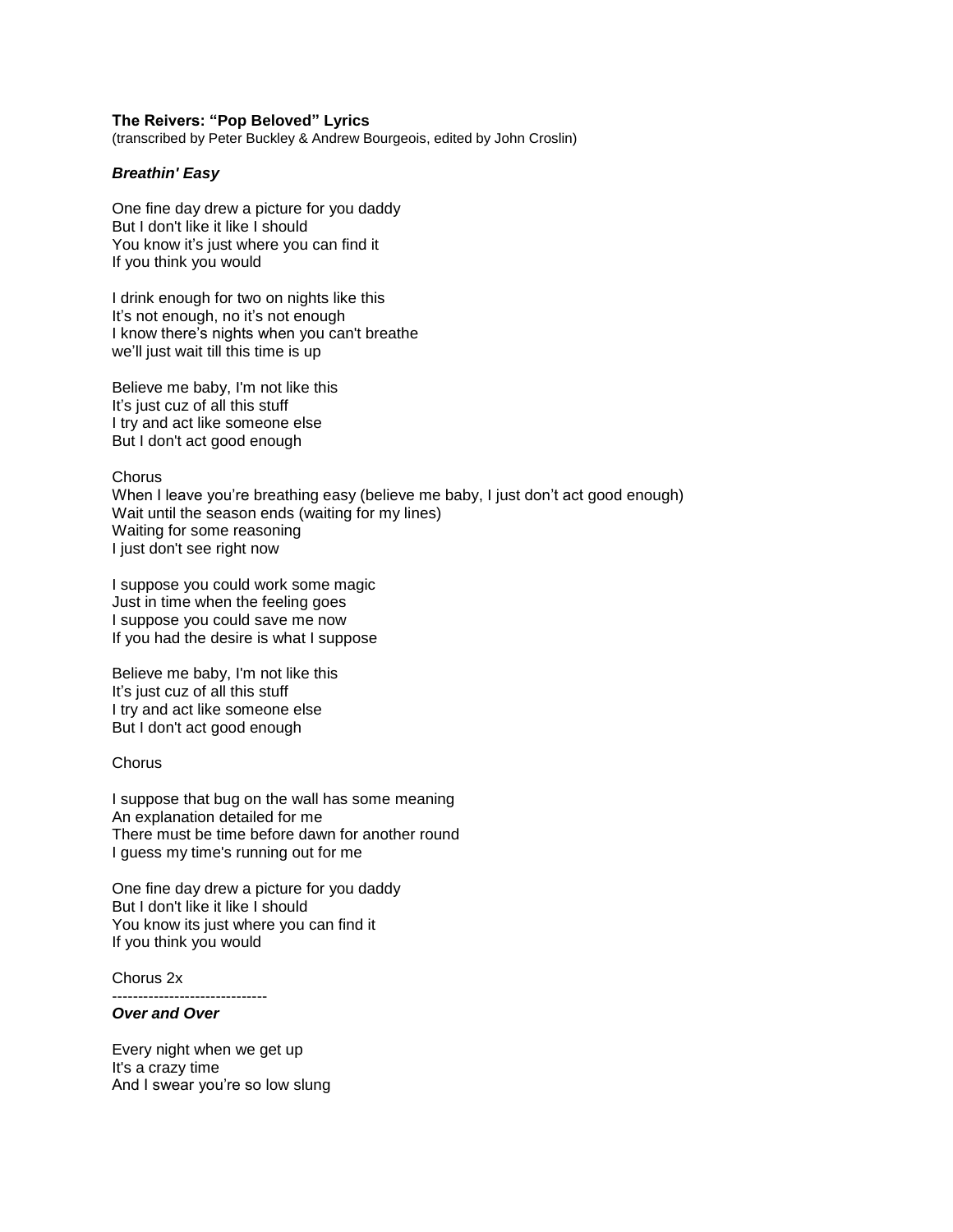I swear it all the time

Now I hate to bring this up Bring it up again For the hundredth time this month For the thousandth time

#### **Chorus**

Now you believe it can't come true But you want it with all of your heart Now you believe it can't come true I go over and over with you We go up and down We go over and over we do We go round and round Now if we had the chance to choose Would we stay?

Every day I curse my luck In the nick of time You say you're tired of life You say it all the time

Every night when I get home Oh, there's something wrong You just want to be alone It's the same old song

Chorus 2x

Every night when we get up It's a crazy time And I swear you're so low slung I swear it all the time

Now I hate to bring this up Bring it up again For the hundredth time this month For the thousandth time

Chorus

-----------------------

# *Dragonflies*

Our bed is covered by your skin Looked at by your eyes Through all these dragonflies

Our life Goes very well with wine you speak like falling leaves A treatment very fine.

Chorus: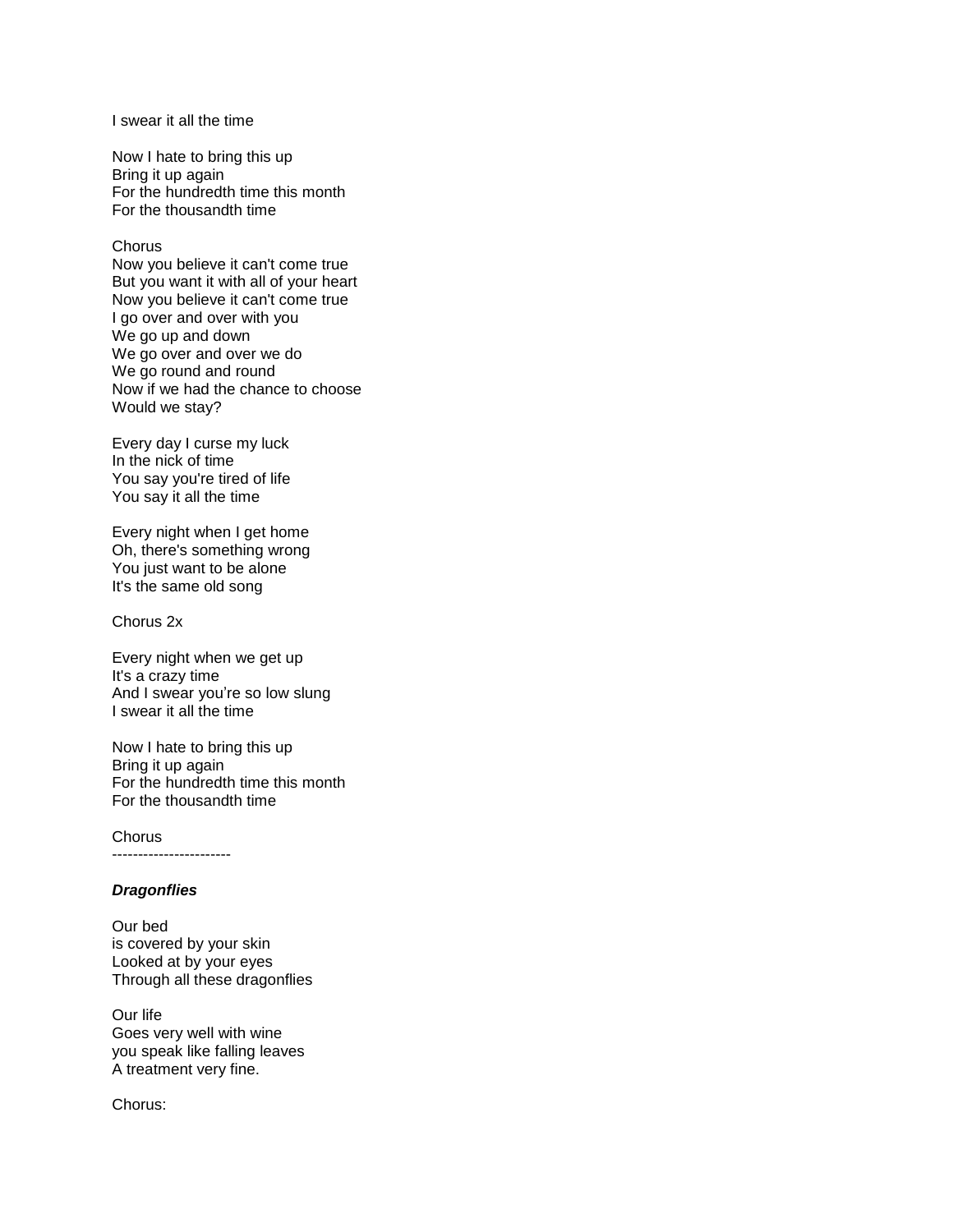And the dragonflies hang heavy And everyone's asleep Oh in the summer I can't sleep And the dragonflies hang heavy I've promises to keep Oh, when you look at me so deep

We fight And you will always win On that you can rely The days go by again

Our blood The color of romance The flowers that you pick Do not seem to last

**Chorus** 

We fight And you will always win On that you can rely The days go by again

Chorus

Our bed is covered by your skin Looked out by your eyes Through all these dragonflies ------------------------

# *What You Wanna Do*

Lay on the couch and watch TV This afternoon is the same for me How can I laugh when there's nothing to do? Go and play, go and play, well that's easy for you

You tell me you are an optimist Good attitude if you get your rest Your platitudes are still the best So you say, so you say, I can't hear the rest

**Chorus** You can do what you wanna do That's a lie that they say to you But at least today You can do what you wanna do

Look out the window till you drive by I think you'll way far away tonight You never come till I look away Maybe so, maybe so, it won't happen today

**Chorus**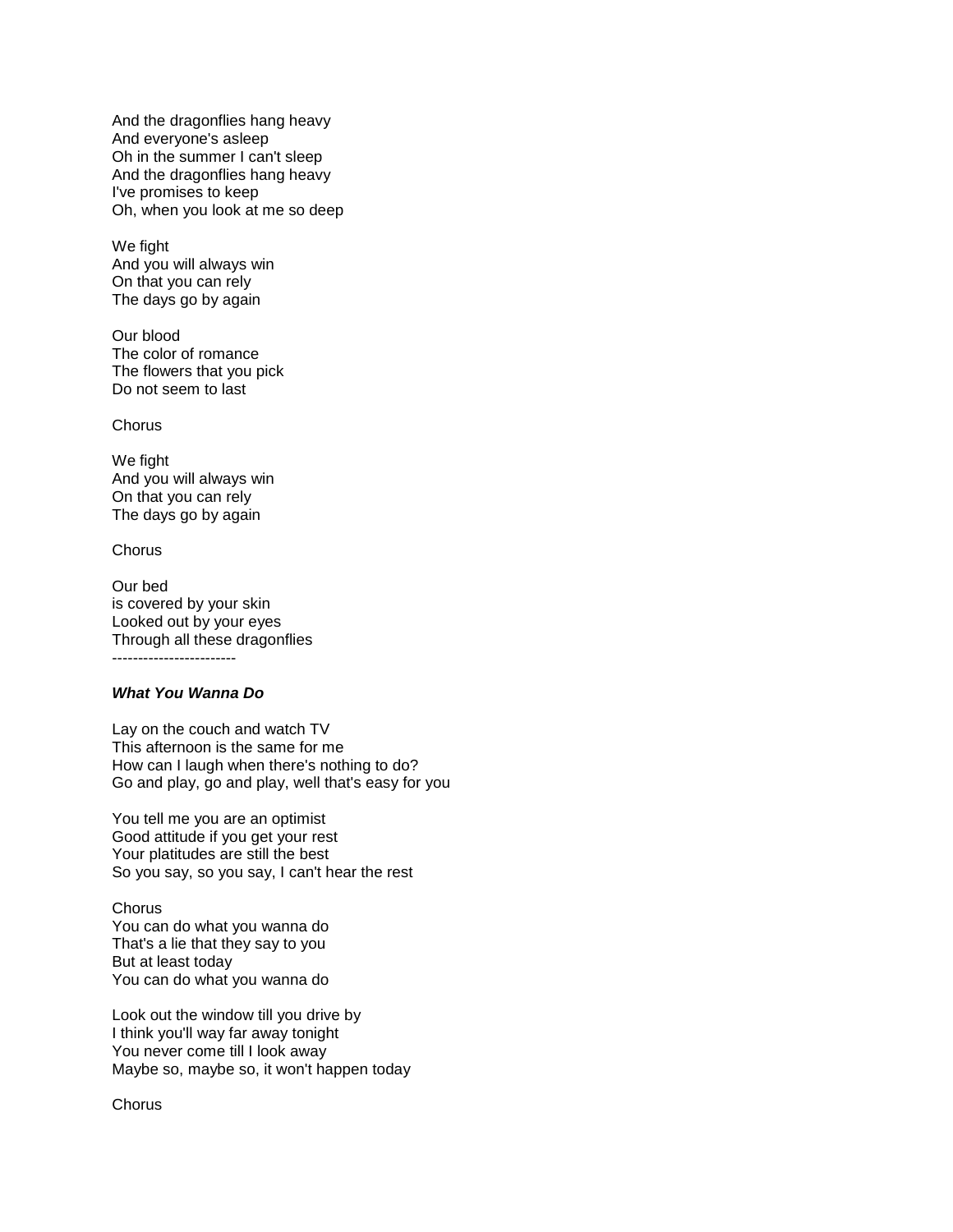Put away all my comments Put away all my reticence Put away and we'll finish all the chores We'll sit right down and make some sense

Lay on the couch and watch TV This afternoon is the same for me How can I laugh when there's nothing to do? Go and play, go and play, well that's easy for you

Chorus 2x

-------------

# *Keep Me Guessing*

The way you cross your legs sometimes Always aware where the light shines Always aware of just how far the eye can see

You comb your hair as if to say I'll never know the secrets there And when you're here I'm sure to know it everywhere

And you keep me guessing And you keep me guessing And you keep me guessing

You point your toes and arch your back You purr to me, "is that a fact?" Insult me and come running back - apologize You dance around and look and see And I see that you look at me And my friend sees you look at him as well

And you keep me guessing And you keep me guessing And you keep me guessing

You cancel everything I say You cancel everything I say

If you took half of my mistakes Laid them end to end, for sake of measurement It'd reach past half my life I'll play back all my unpaid debts And count my blessings and regrets of knowing you, knowing you and wanting you

The way you cross your legs sometimes Always aware where the light shines Always aware of just how far the eye can see

And you keep me guessing And you keep me guessing And you keep me guessing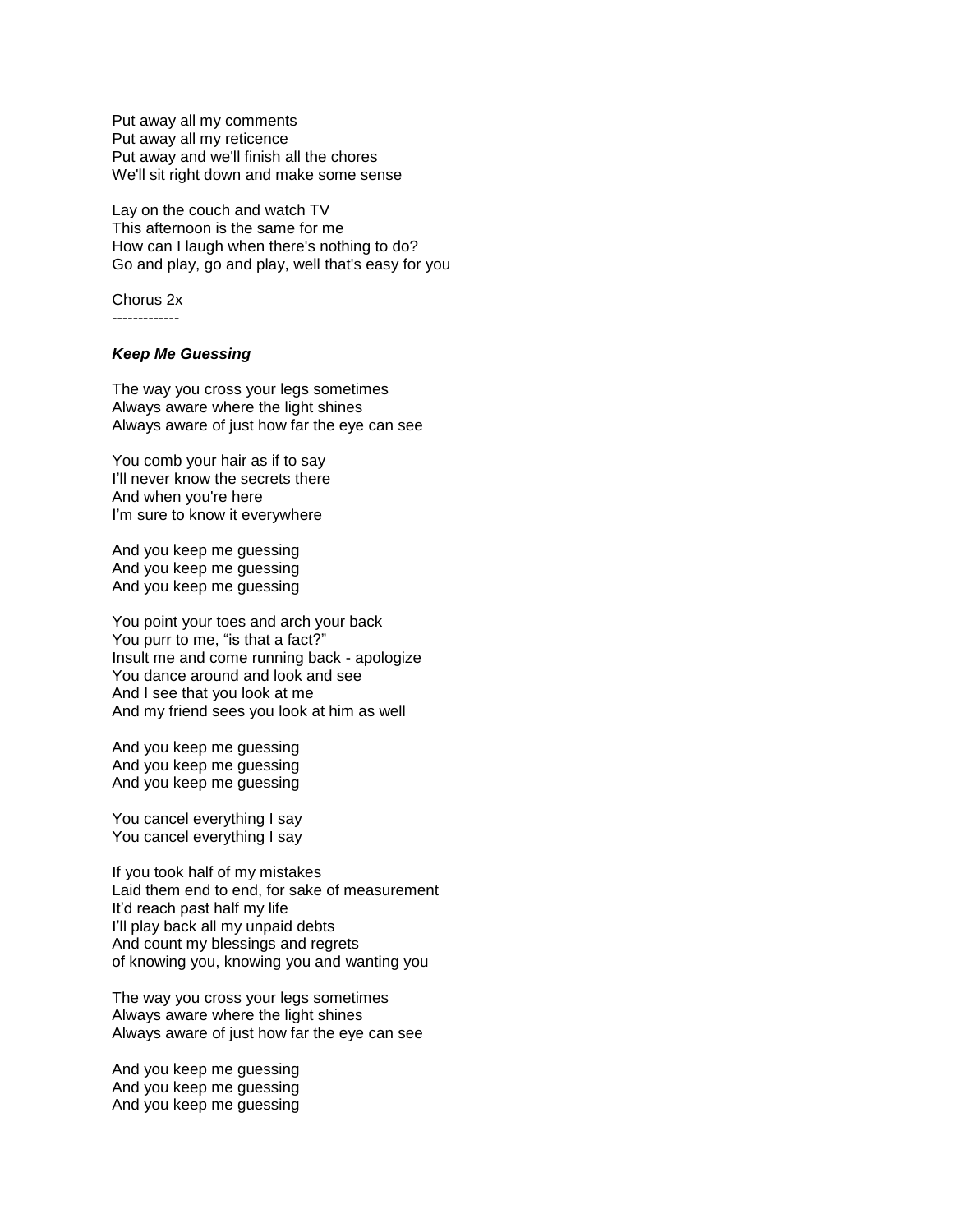-----------------

## *Chinatown*

I can't seem to touch you Though you're very near All the things I knew about you Seem to disappear

I can't seem to find you In this tiny room All these rooms we used to live in Seem so very small

Come on over here Come on over here Let's go down to Chinatown It's not far away (It's not far away) I've got a lot to say But I don't know what it is quite yet

All these people talking Seem to know your name Lately when I say it It just doesn't sound the same

Come on over here Come on over here Lets go down to Chinatown Its not far away (It's not far away) I got a lot to say But I don't know what it is quite yet

I can't seem to get there I just walk around My feet kick the lonely air And never touch the ground

Lets go down to Chinatown Its not far away (It's not far away) I've got a lot to say But I don't know what it is quite yet

Oh, let's go down to Chinatown Its not far away (It's not far away) I've got a lot to say But I don't know what it is quite yet

---------------

# *Katie*

Katie's working harder than me, Making her way eventually, and I know, and I know Call her up let it ring, Katie's doing a thousand things and I know, and I know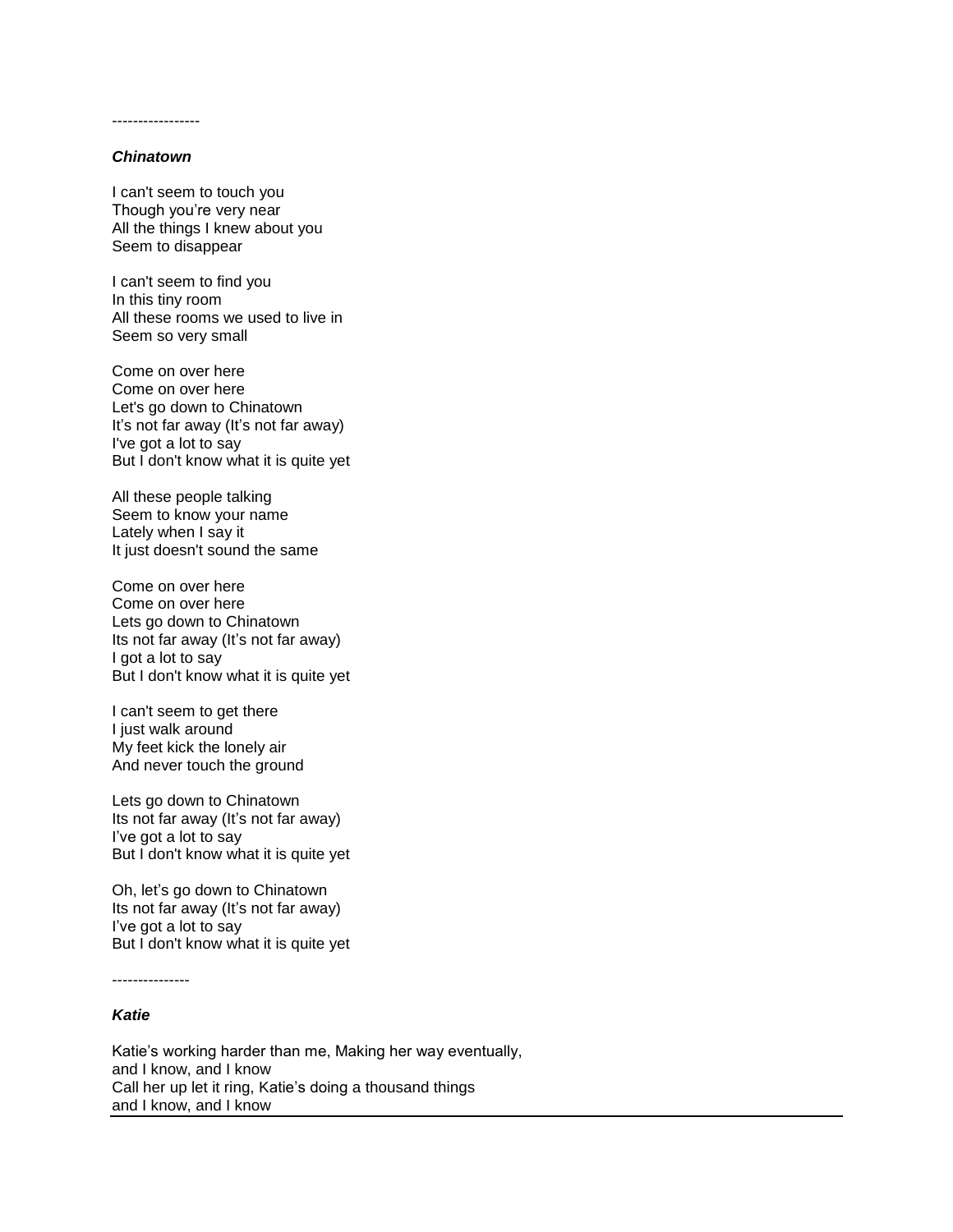It curves and shakes, I don't care, family breaks where we live, heartbreak, circumstance, these things they cut us all low, heartbreak, recommends, these things and I know and I know

Rain, rain, rain all day, driving home by the usual way and I know, and I know Katie's making amends making a ring around all of her friends and I know, and I knowIt curves and shakes, I don't care, family breaks where we live, heartbreak, circumstance, these things they cut us all low, heartbreak, recommends, these things and I know and I know Katie's working harder than me, making her way eventually, and I know, and I know and I know, and I know and I know

-----------

## *The Other Side*

(spoken: "the spirit of Danny Beard")

I look around, and what I see, is everyone has more than me Look over there (here comes that song it keeps on skipping), try not to stare (quit playing with your pockets), they don't deserve (pick up all your toys and go home)

Or they should share

Ohhh you see the big world at your feet, Ohhh, listen you're whining in your sleep You gave me something out there for my birthday, but I was hoping for something handmade Long as we're here, we just stare at the other side

I make a list, of what I need, I make a wish, with all due speed We live and die (Well maybe there's a hope for you), unsatisfied (my list is getting long), Here's lesson one (To a game you can't play anyway) its kinda fun

Ohhh you see the big world at your feet, Ohhh, listen you're whining in your sleep You gave me something out there for my birthday, but I was hoping for something handmade Long as we're here, we just stare at the other side

---------------

# *If I Had a Little Time*

The key, I think, is to look at the lonesome Like the fog I'm driving into, or the stillness of the cars. The love so clean, looking at your face. The edge so soft, made softer by powder. The key I lost falling into my daydream, And I'm left with the phone ringing cold at me.

The key, I've found, is to plan a reaction. Then at least I'll be prepared, I'll just act like I don't care. Yeah I'll have another drink, that's the key, I think. But I'll wake up far too early and no drink is sweet as you.